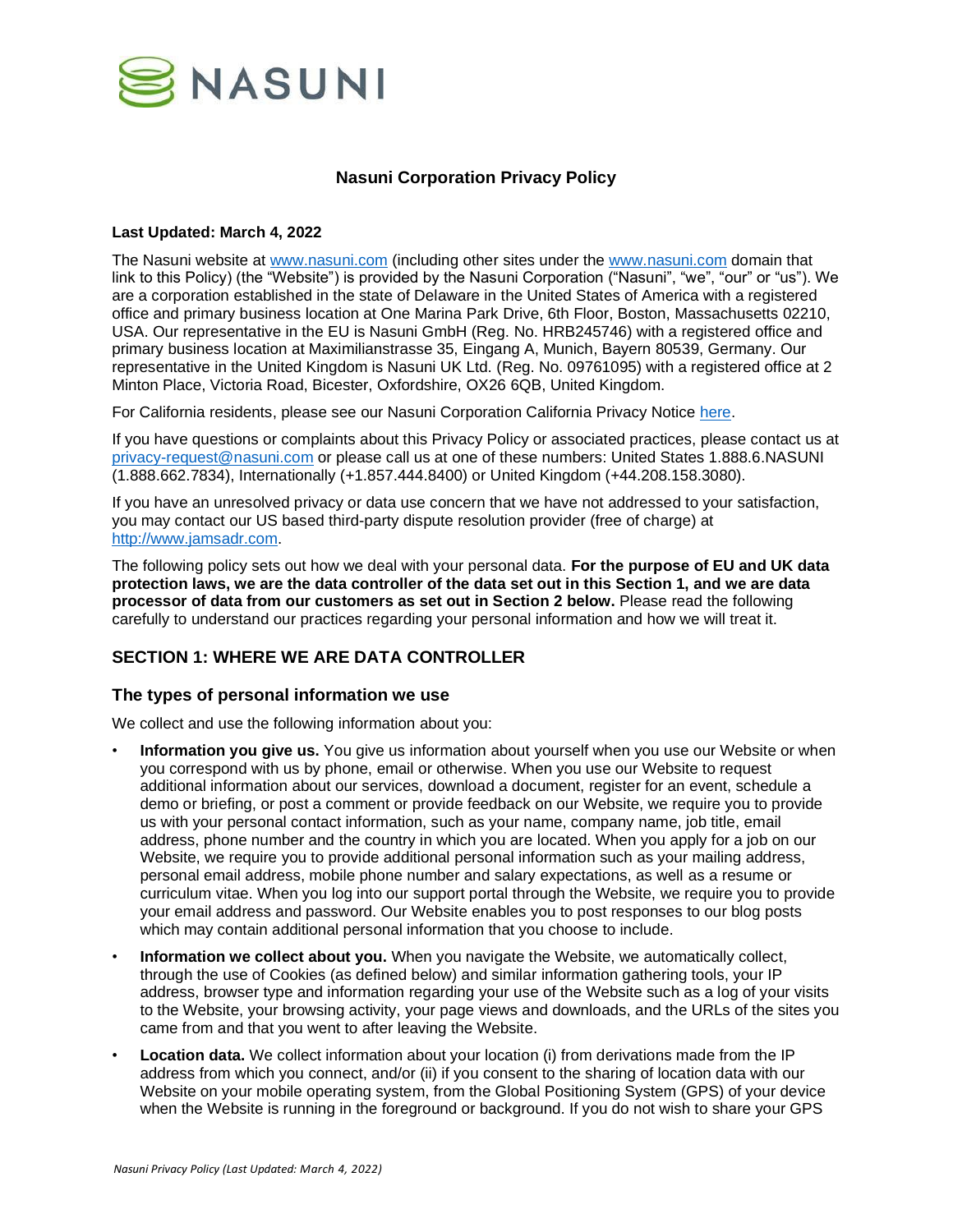

location with us, you can switch off the GPS functionality on your device. If you otherwise wish to withdraw your consent to our use of location data, you can do so by contacting [privacy@nasuni.com.](mailto:mailto:privacy@nasuni.com)

• **Information received from other sources.** The Website may link to other websites operated by third parties ("Third Party Websites") such as when you click on links to access the full news articles or promotional articles published by publicly-available media sources. You may have the ability to provide information such as your name, email address, company name, location, and phone number, on such Third Party Websites, when you request more information, register for a trade show or event or perform other activities on these Third Party Websites. Third Party Websites may share with us your personal and/or business contact information, such as your name, email address, company name, job title, phone number, as well as your browsing activity, for our marketing and promotional purposes. You may also provide your information to our resellers and channel partners, who provide such information to us for our joint marketing purposes. In addition, we collect information from publicly accessible sites such as business directories and social media sites. We do not control, and are not responsible for, the content or practices of Third Party Websites. This Privacy Policy does not apply to Third Party Websites, which are subject to their own privacy policies. For a list of third party sources, please click [here.](https://www.nasuni.com/legal/third-party-sources/)

### **Cookies**

We use cookies and other similar technologies (such as web beacons) ("Cookies") to enhance your experience using the Website. "Cookies" are small text files that are placed on your computer by websites that you visit. They are widely used in order to make websites work, or work more efficiently, and to deliver a better and more personalized service. Nasuni and its marketing partners or suppliers may use Cookies when you interact with our Website or use our online products. We use Cookies to track your visits to the Website and what links you click on, as well as to track your page views, so that we can understand what content is of interest to you and present you with a better browsing experience. We also use Cookies to track and deduplicate information you provide when you submit a form to us, to test whether you have cookies enabled, and to remember you if you visited the Website previously so that we know not to ask you again to accept cookies.

Cookies may be either "persistent" cookies or "session" cookies. A persistent cookie consists of a text file sent by a web server to a web browser, which will be stored by the browser and will remain valid until its set expiry date (unless deleted by the user before the expiry date). A session cookie, on the other hand, will expire at the end of the user session, when the web browser is closed.

We use the following Cookies:

- **Strictly necessary Cookies.** These are Cookies that are required for the operation of the Website. They include, for example, Cookies that enable you to log into secure areas of the Website.
- **Analytical/performance Cookies.** They allow us to recognize and count the number of visitors and to see how visitors move around the Website when they are using it. This helps us to improve the way the Website works, for example, by ensuring that users are finding what they are looking for easily.
- **Functionality Cookies.** These are used to recognize you when you return to the Website. This enables us to personalize our content for you (such as to prefill forms that you have filled out on our Website in the past).
- **Targeting Cookies.** These Cookies record your visit to the Website, the pages you have visited and the links you have followed. We use this information to help make our marketing activities more relevant for you. We may also share this information with third parties for this purpose.

You can find more information about Cookies and how to manage them at [http://www.allaboutcookies.org.](http://www.allaboutcookies.org/) If for any reason you wish to not take advantage of Cookies, you may disable Cookies by changing the settings on your browser or by not accepting Cookies when you access the Website.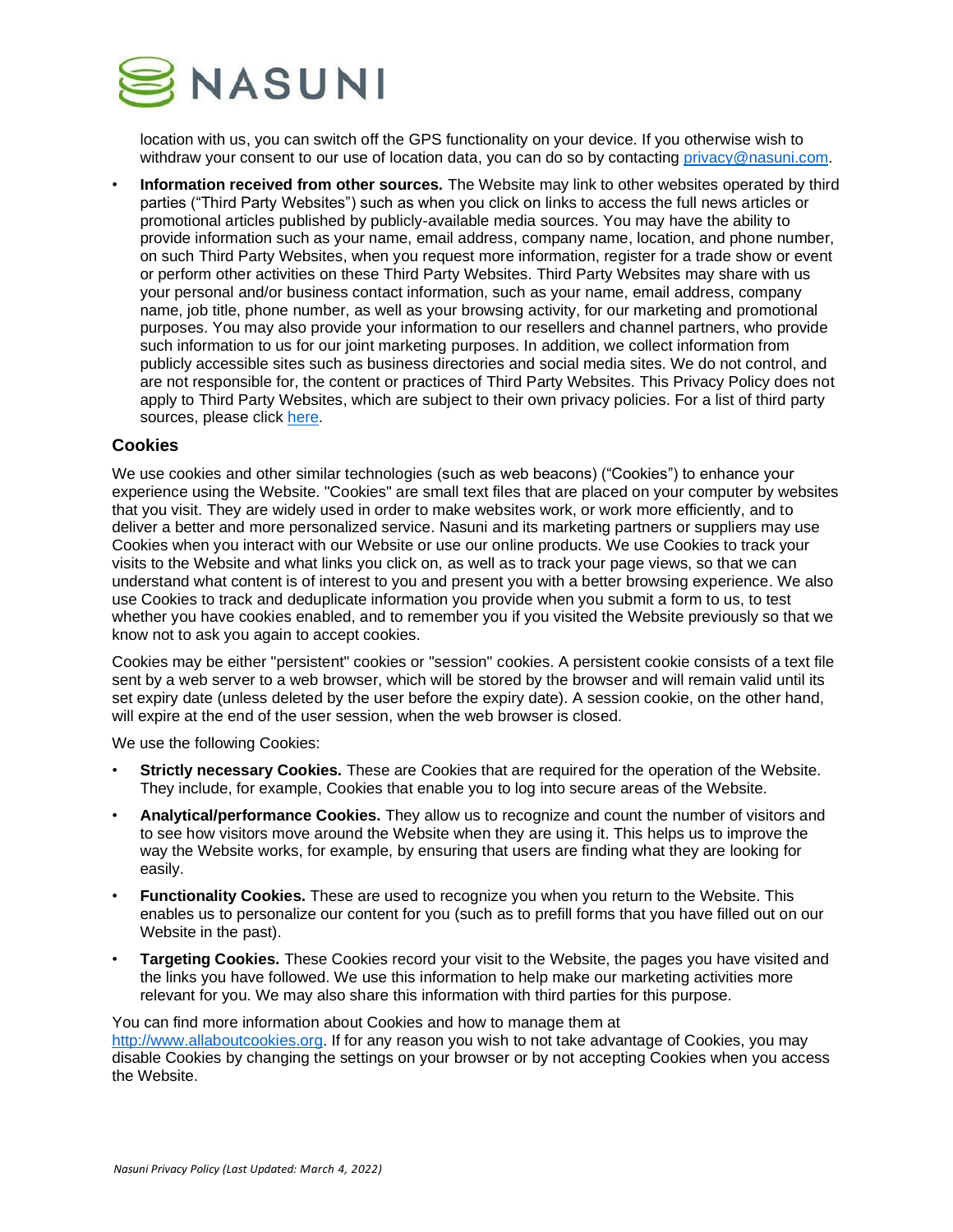

# **How we use your personal information**

We will use the information in the following ways:

- As it is important for us to be responsive to you and to ensure the proper functioning of our Website and proper delivery of our services, we believe it is in our legitimate interests to use information you give us and information we collect about you to:
	- Perform the services you requested, such as providing you with more information about our products and services, scheduling a demo or enrolling you in a webinar;
	- Plan and host company events, online forums and social networking activities, such as our user conference or webinars about our products and services or the products and services of our partners;
	- Notify you about changes to our products or services, deliver our products and services to you, invoice you for the products and services you order, further develop our products and services, and provide you with customer and/or technical support for our products and services;
	- Support our intent to maintain and improve the performance and security of our Website and our services and improve and administer our services for our internal operations, including troubleshooting, data analysis, testing, research, statistical and survey purposes;
	- Comply with legal requirements and enforce the terms and conditions of our agreements, including the investigation of potential violations;
	- Assist you with problems using our Website, measure and understand the effectiveness of the content we serve to you and others and present our Website content in a more effective manner for you and for your computer or device;
	- Enable you to apply for a job with us.
- With your consent, or where we are able to under the applicable law, we may use your personal information to inform you about product upgrades, special offers or other products, services and information (including from third parties); conduct market research; or ask you to complete surveys or evaluations. If you wish to withdraw your consent to such marketing, you can do so by using the unsubscribe function in any email we address to you or by emailing [privacy@nasuni.com](mailto:privacy@nasuni.com) or by visiting www.nasuni.com/unsubscribe.
- With your consent, or where we are able to under the applicable law, we may process your location data to enable us to identify you by IP address so that we may deliver a more targeted Website experience, or to enable us to comply with applicable laws. If you wish to withdraw your consent to us using location data, you can do so by visiting www.nasuni.com/unsubscribe, emailing [privacy](mailto:privacy-request@nasuni.com)[request@nasuni.com](mailto:privacy-request@nasuni.com) or by calling us at one of these numbers: United States 1.888.6.NASUNI (1.888.662.7834), Internationally (+1.857.444.8400) or United Kingdom (+44.208.158.3080).
- We also use your information aggregated with the information of our other Website visitors in order to analyze and administer our Website and services. This information may include your IP address, your browser type, the pages that you viewed, the dates and times that you visited and the URL of the website you came from and the website you went to after you left our site. We believe we have a legitimate interest in using this information to help us analyze overall trends, such as what countries our Website visitors are from or what web pages are of the most interest to our Website visitors, so that we can offer our Website visitors a more reliable and effective Website.

## **How we share your personal information**

We share your personal information with the following selected third parties:

• Our subsidiary companies, which store your personal data in the US, the UK and the EU, for the purposes of providing customer support, marketing, account management, technical and professional services, and of otherwise operating our business;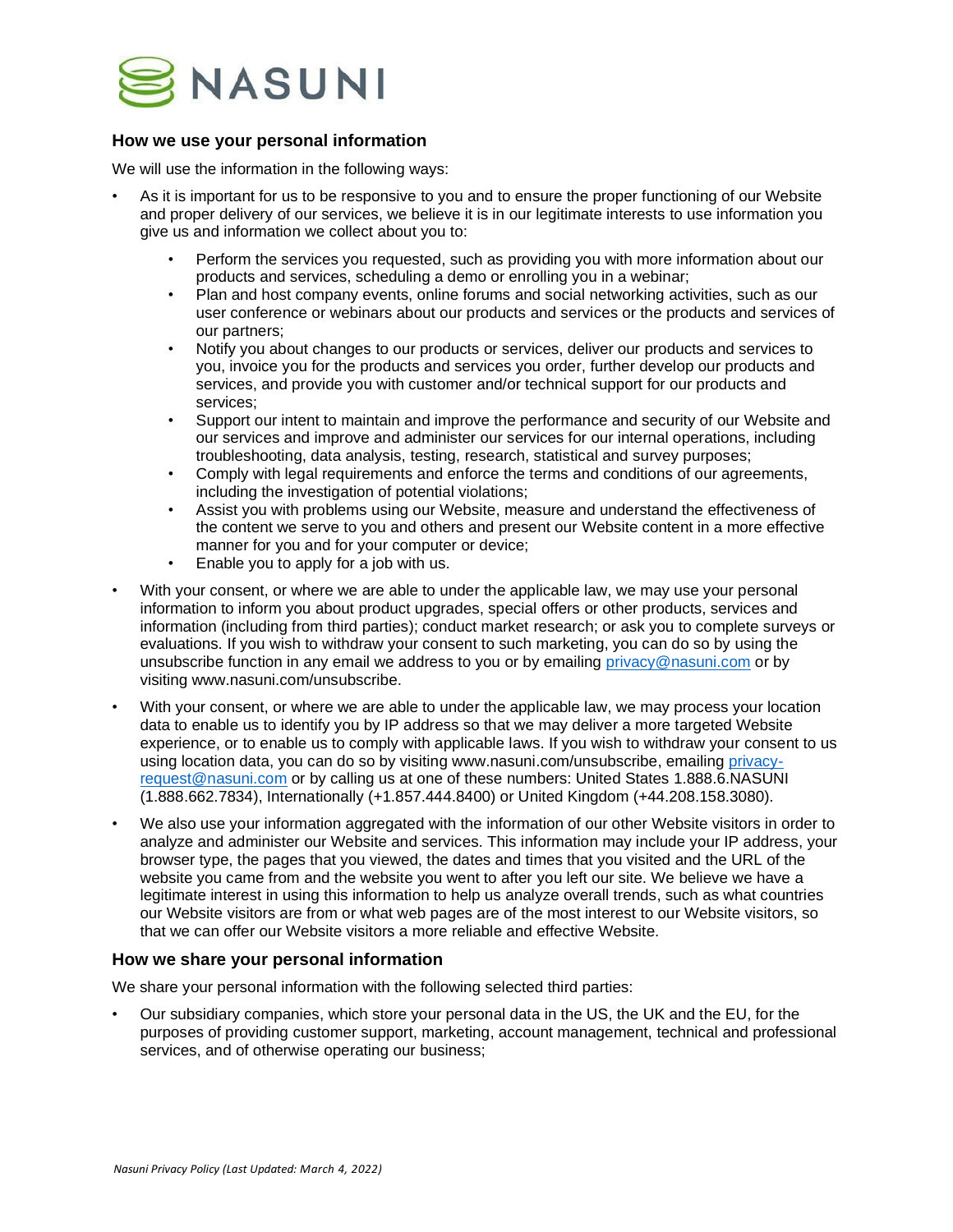

- Our sales and supply chain participants, such as our integrators and order fulfilment providers throughout the world, which store your personal data in the US, Canada, EU, UK, Australia and other countries to deliver our products to you in those countries;
- Our consultants and independent contractors located in the US, the UK and the EU, which access your personal information from each of these locations, to provide implementation and other professional services, or customer and technical support, on our behalf to you, if you are a user of our services;
- Our website hosting and operating suppliers located in the US, which store your personal data in the US and other countries, to enable us to operate our Website and deliver web content to you and who enable you to conduct certain activities on our Website, such download a document;
- Our analytics and search engine providers, located in the US and other countries, which store your personal data in the US, the EU and other countries, to assist us in the delivery, improvement and optimization of the Website;
- Our cloud service providers located in the US, who store your personal data in the US, EU, UK and other countries, who provide us with sales and marketing automation services based upon information we obtain from our Website so that we can market to you; who provide us with customer service and relationship management services so that we can serve you as a customer and comply with our contract with you; or who provide channel relationship management services so that we can market and sell to you through our sales channel;
- Our cloud storage providers in the US, UK and EU, which store your personal data in the US, UK, EU and other countries, for the purposes of storing, managing and protecting information that we collect from our customers and our Website visitors;
- Our marketing partners located in the US, UK and EU, which store your personal data in the US, UK, EU and other countries, with whom we may jointly offer products, services and programs (such as newsletters or web content), if you purchase, specifically express an interest in, or register for such jointly offered products, services and programs; such marketing partners use the information we provide in accordance with their own privacy policies; and
- Provided you have consented, advertisers and advertising networks located in the US, which store your personal data in the US and other countries, that require the data to select and serve relevant advertisements to you and others.

For more information about third parties with whom we elect to share personal information, please click [here.](https://www.nasuni.com/legal/third-party-recipients)

We may share your personal information with law enforcement agencies, public authorities or other organizations if legally required to do so, or if we have a good faith belief that such use is reasonably necessary to:

- Comply with a legal obligation, process or request (including responding to any requests from law enforcement authorities outside the European Economic Area ("EEA");
- Enforce our terms and conditions and other agreements, including investigation of any potential violation thereof;
- Detect, prevent or otherwise address security, fraud or technical issues; or
- Protect the rights, property or safety of us, our users, a third party or the public as required or permitted by law.

We may also disclose your information to third parties:

in the event that we sell or buy any business or assets, in which case we may disclose your data to the prospective seller or buyer of such business or assets; or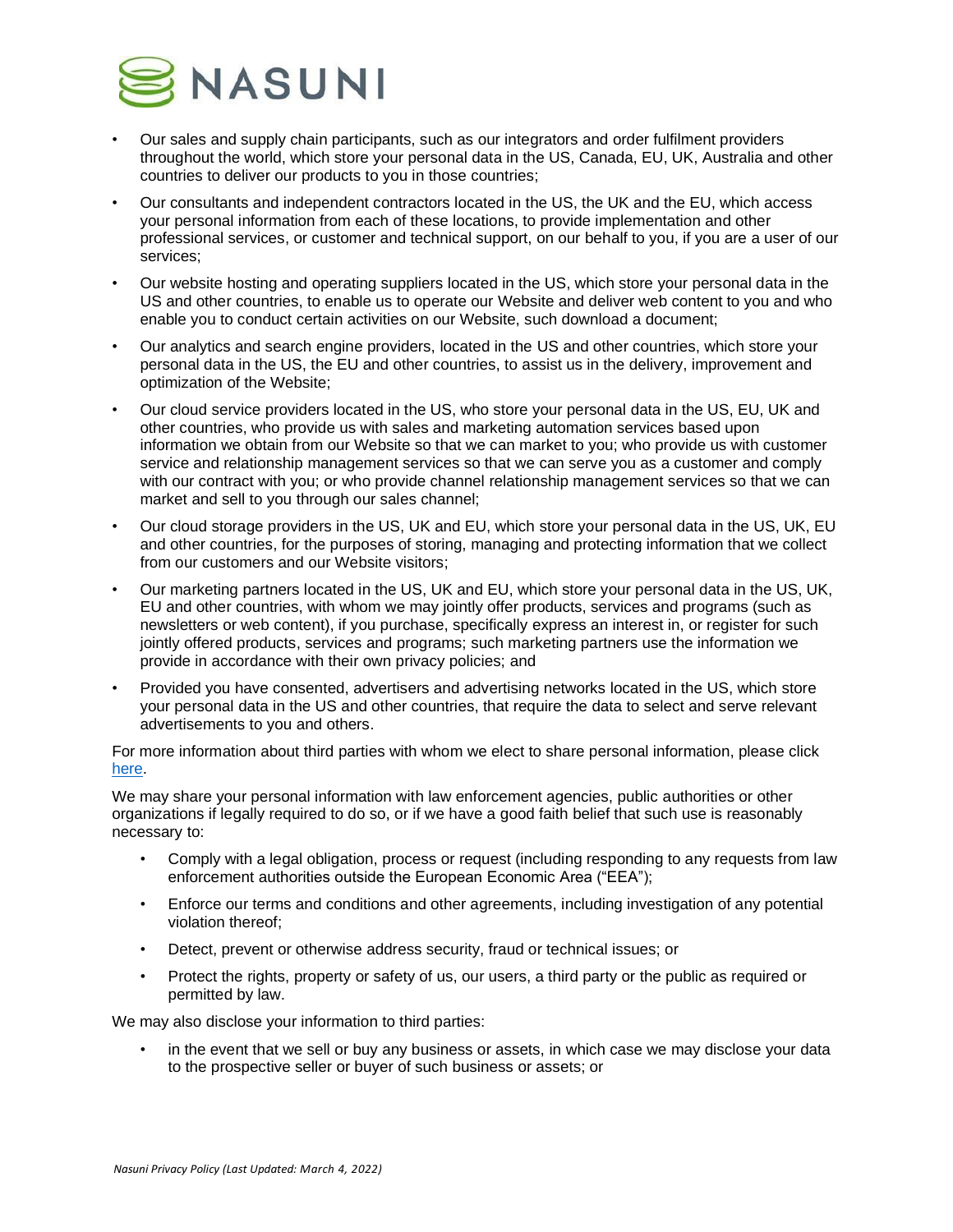

• if we sell, buy, merge or partner with other companies or businesses, or sell some or all of our assets. In such transactions, user information may be among the transferred assets.

### **Where we store your personal information**

The information that we collect from you is stored on servers in various locations, primarily in the US. We may transfer personal information about you outside the country in which you are located to such locations, including the UK and EU, where we have business operations. Your personal data is also processed by employees or agents operating outside the EEA who work for us or for one of our suppliers or business partners. Such employees or agents are engaged in, among other things, the hosting of our Website, the storage of information about our Website users and their Website activities, the fulfilment of your orders, the provision of information to you that you may request from us, and the provision of support services. Recipients outside the EU or US to whom we transfer the personal information of UK or EU residents for storing or processing must comply with the standard contractual clauses for the transfer and processing of personal data as set out in, as applicable, the European Commission Decision 2021/914/EU or the UK Data Protection Act of 2018 and the UK Data Protection Privacy and Electronic Communications (Amendments, etc.) (EU Exit) Regulation 2019, or such other mechanism permitted by the applicable EU and UK data protection laws for transfers and processing. In such cases, we are responsible for the acts of these recipients that process personal data when they perform services on our behalf. By submitting your personal data, you agree to this transfer, storing or processing.

## **The security of your personal information**

Nasuni has implemented industry-standard measures to protect the security of the personal information we collect via the Website. For example, we use (SSL - Secure Socket Layers), cloud-based firewalls and a digital certificate to protect your personal information. Where we have given you (or where you have chosen) a password which enables you to access certain parts of our Website, you are responsible for keeping this password confidential. We ask you not to share a password with anyone. No one can guarantee, and we do not guarantee, that your personal information is completely secure at all times. You are also responsible for maintaining the confidentiality of your personal information to protect it against unauthorized access or use.

Our Website may, from time to time, contain links to and from the websites of our partner networks, advertisers and affiliates. If you follow a link to any of these websites, please note that these websites have their own privacy policies and that we do not accept any responsibility or liability for these policies. Please check these policies before you submit any personal information to these websites.

Our Website contains blog posts, to which you can post replies. Any personal information you choose to submit in a blog post may be read, collected, or used by others, and may be used to send you unsolicited messages. We are not responsible for the personal information you choose to submit in these forums.

### **Data retention**

Nasuni retains your personal information for no longer than we need to do perform the activity for which the information was originally collected. If you express an interest in our products and services, we will retain your information for up to 24 months after our last contact with you, unless you ask us to delete your information sooner, but if you become a customer we will maintain your account, and your personal information associated with the account, for as long as you are a customer and for the period of time thereafter as specified in our contract with you. If we have a legitimate interest to retain your information for a longer period of time, such as if your information is the subject of an audit, legal dispute, or governmental order, then we will retain such information until no longer required to comply with our legal obligations. We may collect your IP address when browsing our Website, so that we know what content applies to you or whether we can export information to you, and we retain that information for up to the applicable statutes of limitation under the regulations applicable to the activity for which the IP address was collected.

After you have terminated your use of our services, we will store your information in an aggregated and anonymized format.